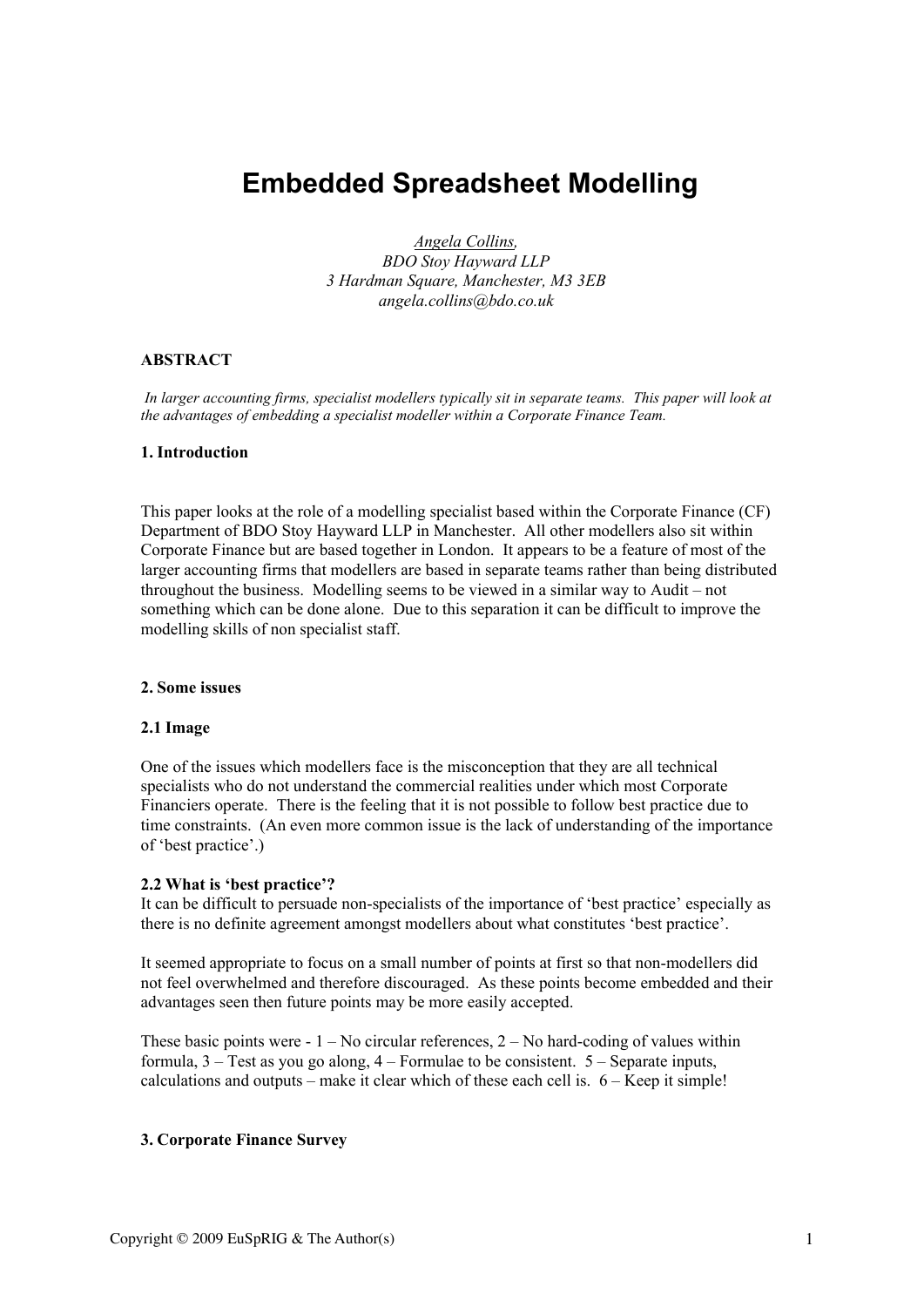## 3.1 Background

A survey was conducted (via email) in BDO Corporate Finance in Manchester.

Participants were advised that a paper was being prepared which would look at the role of a modelling specialist embedded in CF for EuSpRIG and they were asked the following questions:

- 1) Have you found it useful having a modelling specialist based here?
- 2) Is there anything in particular that has helped?
- 3) Is there anything you would like done differently?
- 4) Have you changed the way you work with spreadsheets as a result of working with a modelling specialist?

## 3.2 Responses

Responses were received from 11 people from a team of 28.

# Q1 – Have you found it useful having a modelling specialist based here?

All respondents agreed that having a modeller integrated into CF was useful. The benefits include improved risk management, the ability to sell modelling as a stand-alone service, the ability to take on more complex modelling assignments and improved credibility with external institutions.

# Q2 – Is there anything in particular that has helped?

The delivery of in-house training which has 'dramatically improved' Excel skills within the department. Availability of a named person as a trouble-shooter. Improved ability to resolve technical issues in-house. Educating CF about tools in Excel which have significantly cut down on time spent on financial analysis.

# Q3 – Is there anything you would like done differently?

As there has been a growing understanding of the benefits that a specialist modeller offers there have been increasing requests for modelling support. This can be difficult to schedule when there is only one modeller in the office.

## Q4 – Have you changed the way you work with spreadsheets as the result of working with a modelling specialist?

This included two main areas, 1 – Specific techniques (including how to use flags and how to used named ranges in calculations. 2 – Best Practice - this referred to in a number of responses. Particularly mentioned were improved version control and not hard-coding values into formulae.

## 3.3 Isolation

Issues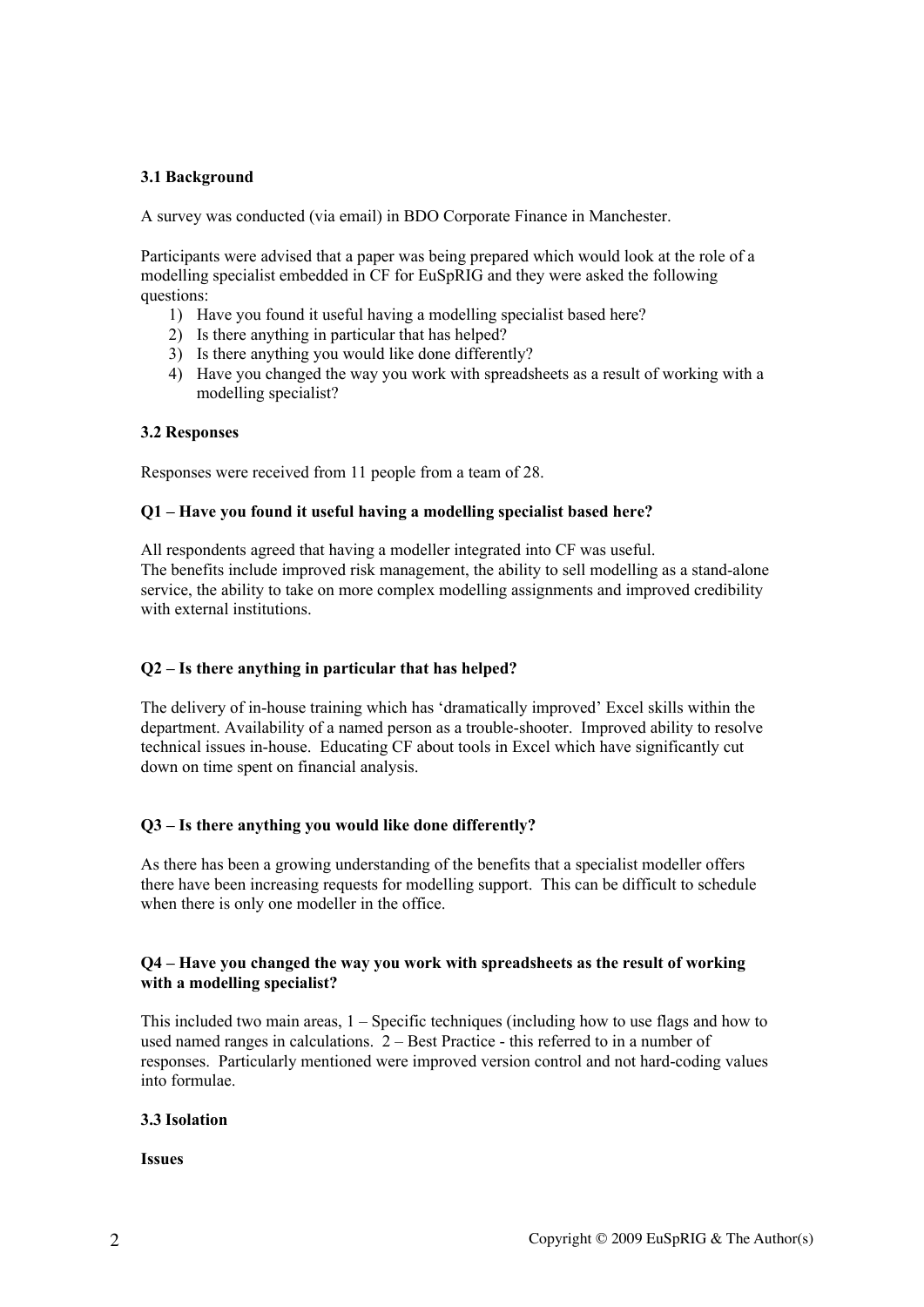One of the issues that must be addressed if you work on your own as a modeller is that of isolation. There are no immediate colleagues performing a similar role and this can be difficult, especially when there is a technical issue to resolve. It has been useful to build a strong relationship with other modellers within BDO. Frequent modelling updates are held and work is spread around the team where possible.

## 4. Training

## 4.1 Formal

There is an existing in-house modelling course which takes one day at the basic level but can run over two days, (this would include half a day examining how to review a model). It can be difficult for people to commit to two days, especially if they are concerned about their existing level of skills.

The course is currently being developed on a modular basis. This will enable us to tailor courses to a variety of audiences and it is hoped that this will increase attendance.

## 4.2 Ad-hoc

A-hoc training has been popular. Especially if staff have a problem when building a model. It is possible to fix the model and send it back and this would be the quickest solution at the time. However next time the issue arose the staff member would not be able to resolve it and the modeller would need to intervene again. It is more useful to sit with the person involved and show them one way of fixing the issue. Where possible alternative solutions that may be used in different circumstances are demonstrated. Training delivered in segments like this can be more easily absorbed and is seen to be directly relevant to the role that person performs (Mc Quire, 2007). There are some excellent external training courses available but a course is only the beginning. On-going support is crucial in developing modelling skills.

Although the general level of skills in the department has improved it is unrealistic to expect that everyone will develop into a modelling expert. The main aim is that people learn what not to do and when they need to ask for help.

Advanced Excel users can sometime forget what it is like to not know the basics. This became clear when a short course was presented to another department. Rather than the course content being dictated by what XXX the attendees were asked what they wanted to learn. Their responses included how to use shortcut keys, how to merge data from two columns into one and how to work with multiple sheets. Feedback after the course showed that there were two elements which were found to be particularly useful, one was general best practice and the other was the use of Edit – Replace. This is a function which most modellers will use without thinking but, as the course was running, it became clear that this was new to the attendees and it was therefore explained in detail. This flexibility and awareness has proved crucial. It is more effective to have simple techniques understood than to have advanced techniques only half absorbed.

## 5. Assumptions/Model Review/Testing/Documentation

When model are developed internally there is a reluctance to produce a specification, and those specifications which are produced are generally inadequate (Pryor 2003).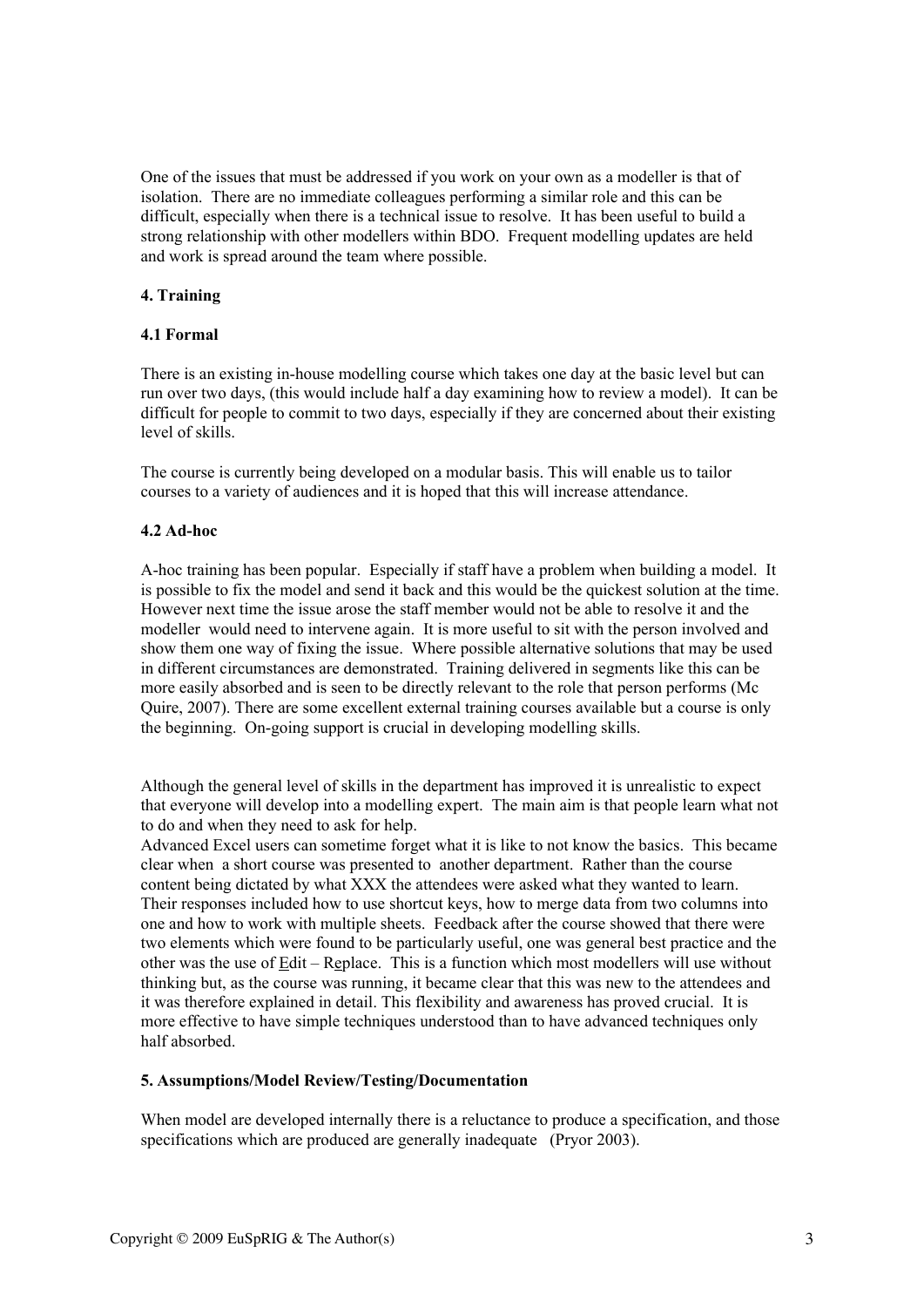Many modellers have had the experience of building a model which implements all the assumptions supplied. A sophisticated, well constructed and robust model is presented to the client. They look at the results and believe that the model is wrong. What they actually mean is they don't like the results. It is therefore crucial that all conversations regarding a model are documented and that you can demonstrate to the client how their assumptions have been implemented.

Providing full documentation is perceived to be onerous and something which can be allowed to slip when under time-pressure. Once simple way to increase ease of documentation is the use of cell comments. A simple macro can be run which will extract all the cell comments from a model and this can form a basic documentation.

Users are encouraged to perform a substantial amount of testing. (Pryor, 2004 – 'Testing is the only way to tell what the spreadsheet actually does'). One technique which is popular is to use unrealistic inputs. For example it is unlikely that fixed assets will depreciate over 2 months. It is however a useful way of checking that your straight line depreciation works and doesn't over depreciate. It is also worth deleting all your inputs (providing you have made a back-up copy of your model first)! Then run the model with only single sections of inputs complete and check that the results are as expected. One of the errors frequently found is that cashflows occur in the wrong period. A quick way to test this is to use excessive inputs. i.e. if there is a fixed asset purchase of  $\text{\pounds}1,000$  add a lot of noughts to the end. When you look at the Financial Statements it will be clear if the timing is correct.

# 6. Developments

## 6.1 Template models

It is tempting to pick up a model which has been developed for a previous job and amend that. This poses a number of risks: the model may only be appropriate in some circumstances. If you pick up a model which someone else developed you may not understand how it works. Also, if a model has been used previously there is a tendency to assume that it works and there is a reluctance to invest further time & cost in testing.

## Principles of template models

There needs to be a consensus about the content of a template model. They should not be developed by one modeller who works in isolation. When a model is built for an external client a model specification will (should) be approved. – the same principle applies to template models built for use within the business. The basic template is controlled by an identified member of staff to ensure that any development is appropriate and documented.

It is key that the limitations of a template model are understood. It is unlikely to cover every circumstance that may arise. When a template model is picked up for use on a new job one approach is to ensure that all inputs have been cleared. This prevents existing inputs being used in error and not updated when appropriate.

In common with other firms in the sector BDO have a base model which is now used for all PFI jobs. Substantial time was spent in developing the model to ensure that it would meet standard specifications as these are generally well defined (Croll 2005). When the first draft version was available a small group of PFI specialists gathered together and worked through the model, looking at all inputs and examining how these were taken through the calculations.